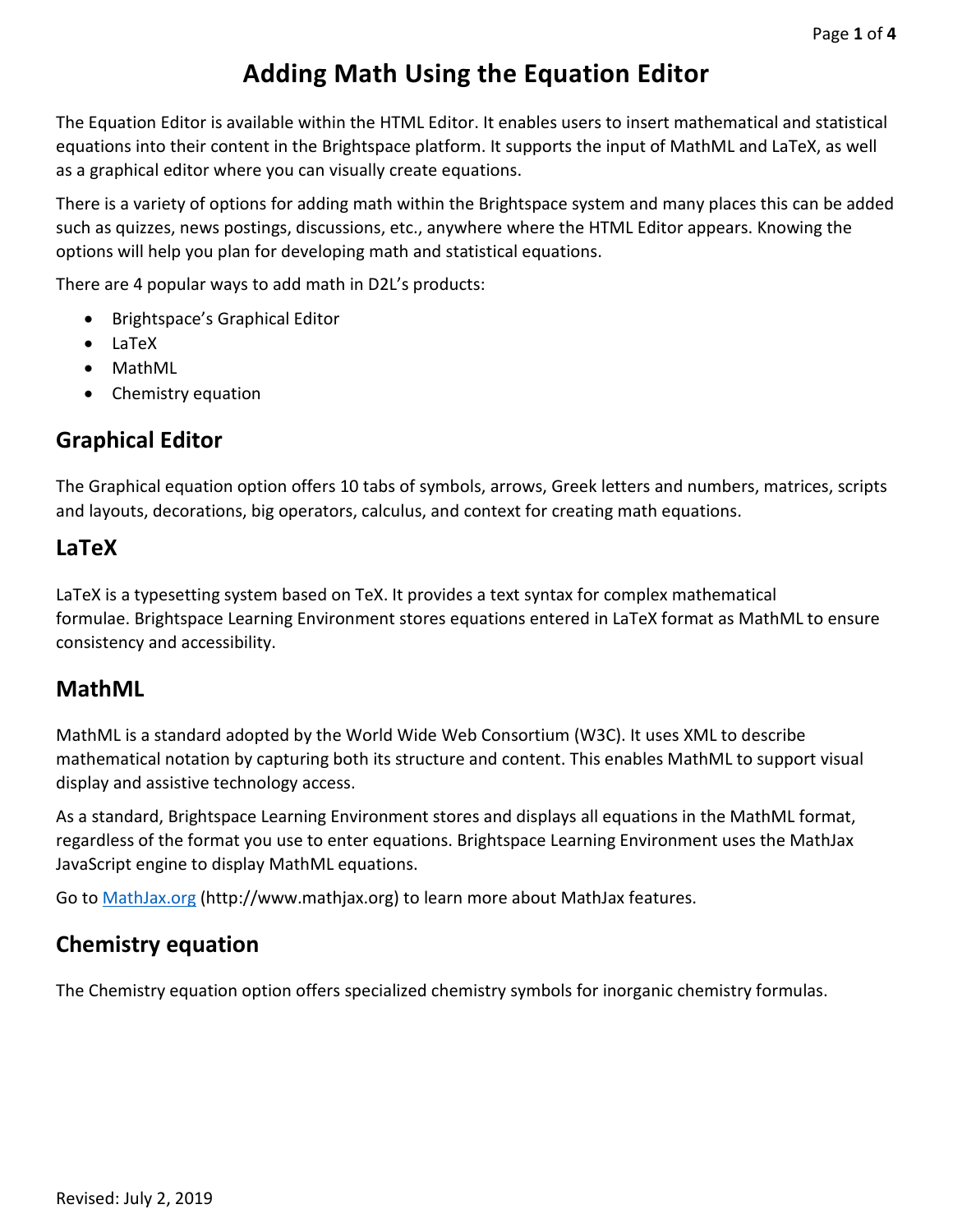## **Accessing the Equation Editor**

In the HTML editor, click the dropdown next to the Epsilon symbol and select a format.

| $\mathbf{\Sigma}$<br>G. | $\sigma^{\circ}$<br>$\mathbf{v}$ | Paragraph   | $\checkmark$ | B | $\underline{\cup}$ | $\overline{+}$<br>$\boldsymbol{\mathrm{v}}$<br>- | $\overline{+}\,\overline{-}$<br>Governor | 這 | $\blacktriangledown$ | Font Family | $\checkmark$ | Size | $\vee$ $\Box$<br>$\blacktriangledown$ | 腮 | $\overline{\phantom{a}}$ |  |
|-------------------------|----------------------------------|-------------|--------------|---|--------------------|--------------------------------------------------|------------------------------------------|---|----------------------|-------------|--------------|------|---------------------------------------|---|--------------------------|--|
| $\overline{\mathbf{v}}$ | ħ<br>$\overline{\mathbf{v}}$     | Ē<br>$\chi$ |              |   |                    |                                                  |                                          |   |                      |             |              |      |                                       |   |                          |  |
|                         | $\sum$ Graphical equation        |             |              |   |                    |                                                  |                                          |   |                      |             |              |      |                                       |   |                          |  |
|                         | $\bigcirc$ Chemistry equation    |             |              |   |                    |                                                  |                                          |   |                      |             |              |      |                                       |   |                          |  |
|                         |                                  |             |              |   |                    |                                                  |                                          |   |                      |             |              |      |                                       |   |                          |  |
|                         | √> MathML equation               |             |              |   |                    |                                                  |                                          |   |                      |             |              |      |                                       |   |                          |  |

## **Tabs in the Graphical Equation Editor**

| <b>Icon</b>                                                                                                                           | <b>Name</b>                     | <b>Description</b>                                                                                                                                          |
|---------------------------------------------------------------------------------------------------------------------------------------|---------------------------------|-------------------------------------------------------------------------------------------------------------------------------------------------------------|
| H <sub>2</sub> O                                                                                                                      | Chemistry tab                   | Add specialized chemistry symbols for inorganic chemistry equations<br><b>Note:</b> This tab only appears when you select the Chemistry equation<br>option  |
| 石品                                                                                                                                    | General tab                     | • Add a template for building equations.<br>• Add and edit text in the equation using the Cut, Copy, Paste,<br>Undo, Color, and other text editing function |
| $\epsilon$ oo                                                                                                                         | Symbols tab                     | Add mathematical symbols to equations                                                                                                                       |
| $\rightarrow$ $\rightarrow$                                                                                                           | Arrows tab                      | Update or add arrows to equations                                                                                                                           |
| $\alpha$ $\Omega$                                                                                                                     | <b>Greek and letters</b><br>tab | Update or add uppercase and lowercase Greek characters<br>to equations                                                                                      |
| $\left[\begin{smallmatrix} 0 & 0 \\ 0 & 0 \end{smallmatrix}\right]\left\{\begin{smallmatrix} 0 & 0 \\ 0 & 0 \end{smallmatrix}\right]$ | Matrices tab                    | Update or add matrices to equations                                                                                                                         |
| 山山                                                                                                                                    | Scripts and layout<br>tab       | Add scripts or layouts to build equations                                                                                                                   |
| $\overline{a}$ $\overline{b}$                                                                                                         | Decorations tab                 | Add fences such as brackets and vertical bars around text fields                                                                                            |
| ΣU                                                                                                                                    | Big operators tab               | Update or add big operators to equations                                                                                                                    |
| $\int_{0}^{0}$ lim                                                                                                                    | Calculus tab                    | Add a template for building Calculus equations                                                                                                              |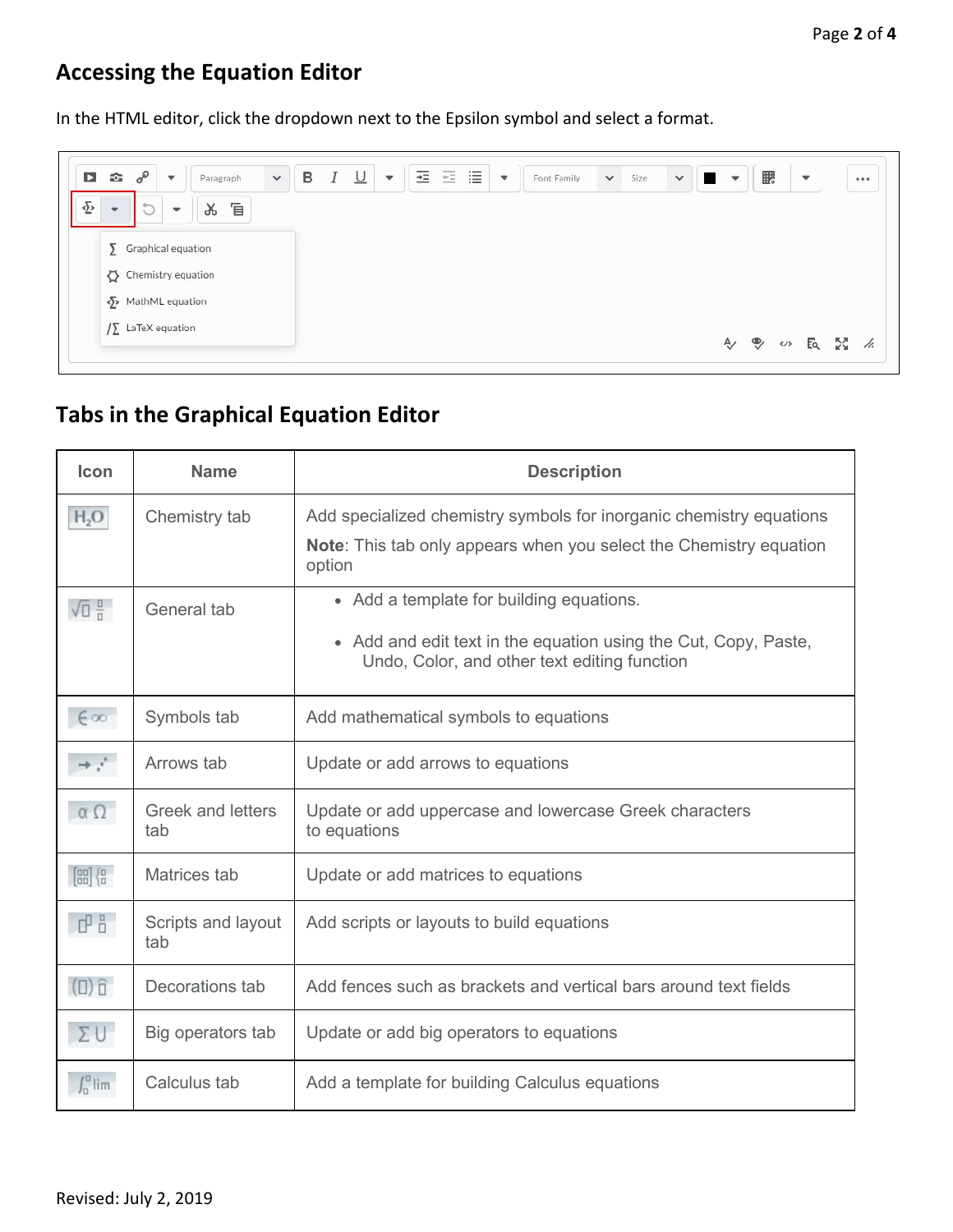## **Keyboard shortcuts available in the Graphical Equation Editor**

- Use Ctrl + f to create a fraction.
- Use **Ctrl + 9** to add round brackets.
- Use **Ctrl + h** to create superscript.
- Use **Ctrl + j** to create subscript.
- Use **Ctrl + z** to undo your last action.
- Use **Ctrl + i** to create an integral.
- Use **Ctrl + >** to enlarge text and **Ctrl + <** to shrink text.

#### **Create an Equation**

- 1. Navigate to the HTML Editor where you want to create an equation.
- 2. From the **Graphical equation** drop-down list, do one of the following:
	- To insert a graphical equation, select **Graphical equation**.
	- To insert a MathML equation, select **MathML equation**.
	- To insert a LaTeX equation, select **LaTeX equation**.
	- To insert a Chemistry equation, select Chemistry equation.
- 3. In the **Insert Equation** window, enter your equation.
- 4. Select **Insert**.

**Note**: You may need to select the Show all components icon to see the Equation Editor icon.

|  | $\Box \quad \mathfrak{S} \quad \mathfrak{S}^0$ | $\boldsymbol{\mathrm{v}}$ | Paragraph | $\checkmark$ | в | I | $\underline{U}$ | $\mathbf{v}$ | 医巨僵 |  | $\boldsymbol{\mathrm{v}}$ | Font Family | $\checkmark$ | Size        | $\checkmark$ |  |  |
|--|------------------------------------------------|---------------------------|-----------|--------------|---|---|-----------------|--------------|-----|--|---------------------------|-------------|--------------|-------------|--------------|--|--|
|  |                                                |                           |           |              |   |   |                 |              |     |  |                           |             |              |             |              |  |  |
|  |                                                |                           |           |              |   |   |                 |              |     |  |                           |             |              |             |              |  |  |
|  |                                                |                           |           |              |   |   |                 |              |     |  |                           |             |              | 4 9 5 5 2 4 |              |  |  |